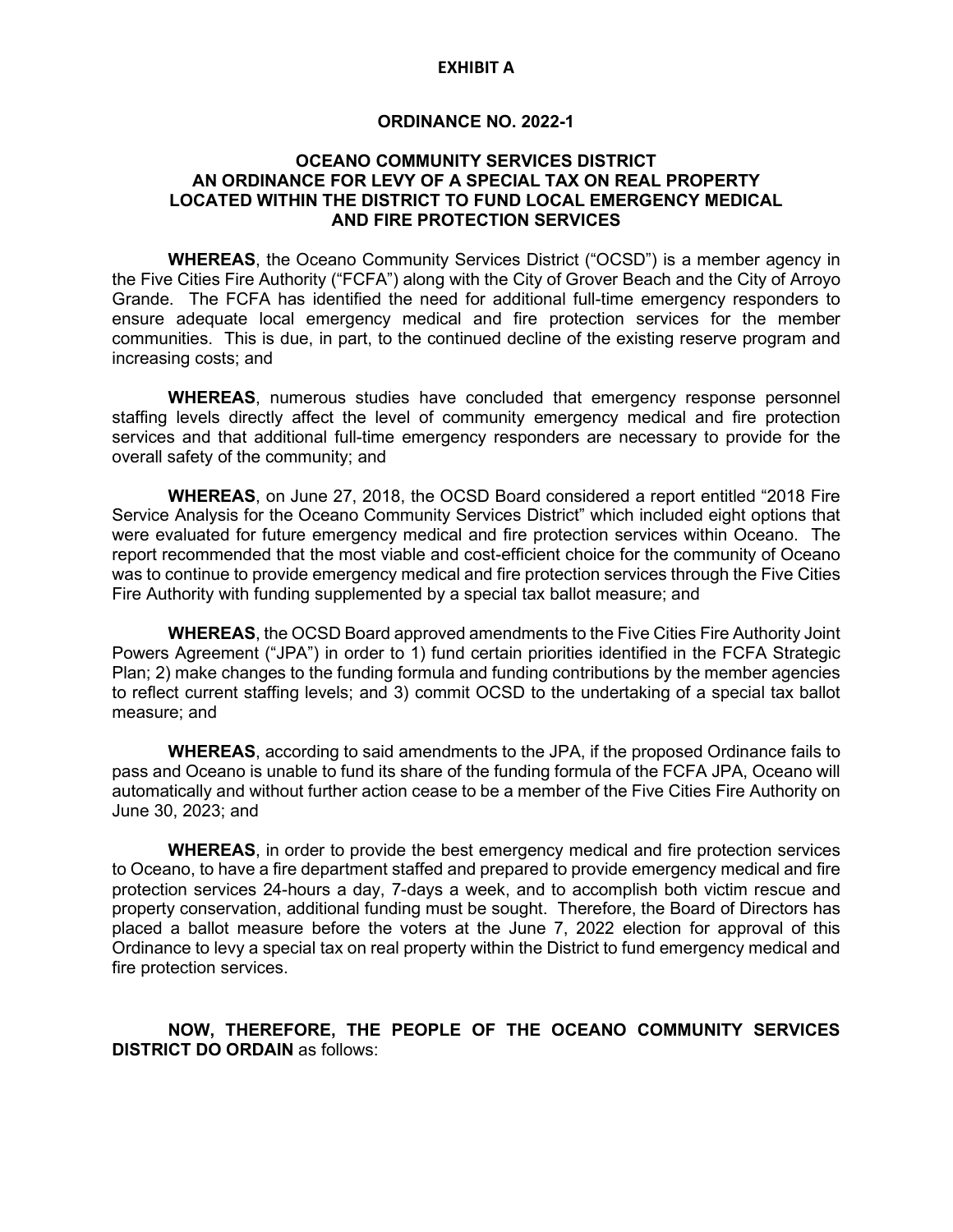# **Section 1. Authority.**

This Ordinance is adopted pursuant to section 4 of Article XIIIA, section 4 of Article XIIIB, and section 2 of Article XIIIC of the California Constitution; Article 3.5 (commencing with section 50075) of Chapter 1 of Part 1 of Division 1 of Title 5 of the Government Code; Article 3.7 (commencing with section 53720) of Chapter 4 of Division 2 of Title 5 of the Government Code; Government Code section 53978; and Government Code section 61121(a).

# **Section 2. Fiscal Impact Statement** [Elections Code section 13119]**.**

Rate of tax to be levied: \$180.00 per parcel located in the Oceano Community Services District. The special tax is subject to annual maximum increases in an amount not to exceed two percent (2%) per year.

Amount of money to be raised annually: \$410,760.00 (estimated).

Duration of the tax: The authorization to levy the tax pursuant to this Ordinance shall continue until repealed by the voters.

The tax information estimates in this statement reflect the District's current determination of the number of taxable parcels, which is based on certain assumptions. The actual amount of money raised in each year the tax is levied may vary due to factors including, but not limited to, variations in the number of taxable parcels within the District and inflation.

# **Section 3. Tax Imposed and Purpose of Tax.**

A special tax for the purpose of funding emergency medical and fire protection services shall be imposed on all parcels of real property in the Oceano Community Services District for each fiscal year, commencing with fiscal year 2022-2023. The maximum amount of the special tax for fiscal year 2022-2023 shall be \$180.00 per parcel.

Beginning with fiscal year 2023-2024, and for each fiscal year thereafter, the maximum amount the special tax shall increase is two percent (2%).

The records of the San Luis Obispo Assessor as of March 1st of each year shall be used to identify each parcel for the calculation of the special tax applicable to that parcel in the following fiscal year. For the purposes of this Ordinance, the term "parcel" shall mean a parcel of real property having a separate assessor's parcel number as shown on the last equalized assessment roll of San Luis Obispo County.

# **Section 4. Exemptions.**

A. To the extent required by California and Federal law, the following parcels shall be exempt from the tax imposed by this Ordinance:

- 1. Parcels owned by Federal or State governmental agencies;
- 2. Parcels owned by local governmental agencies; and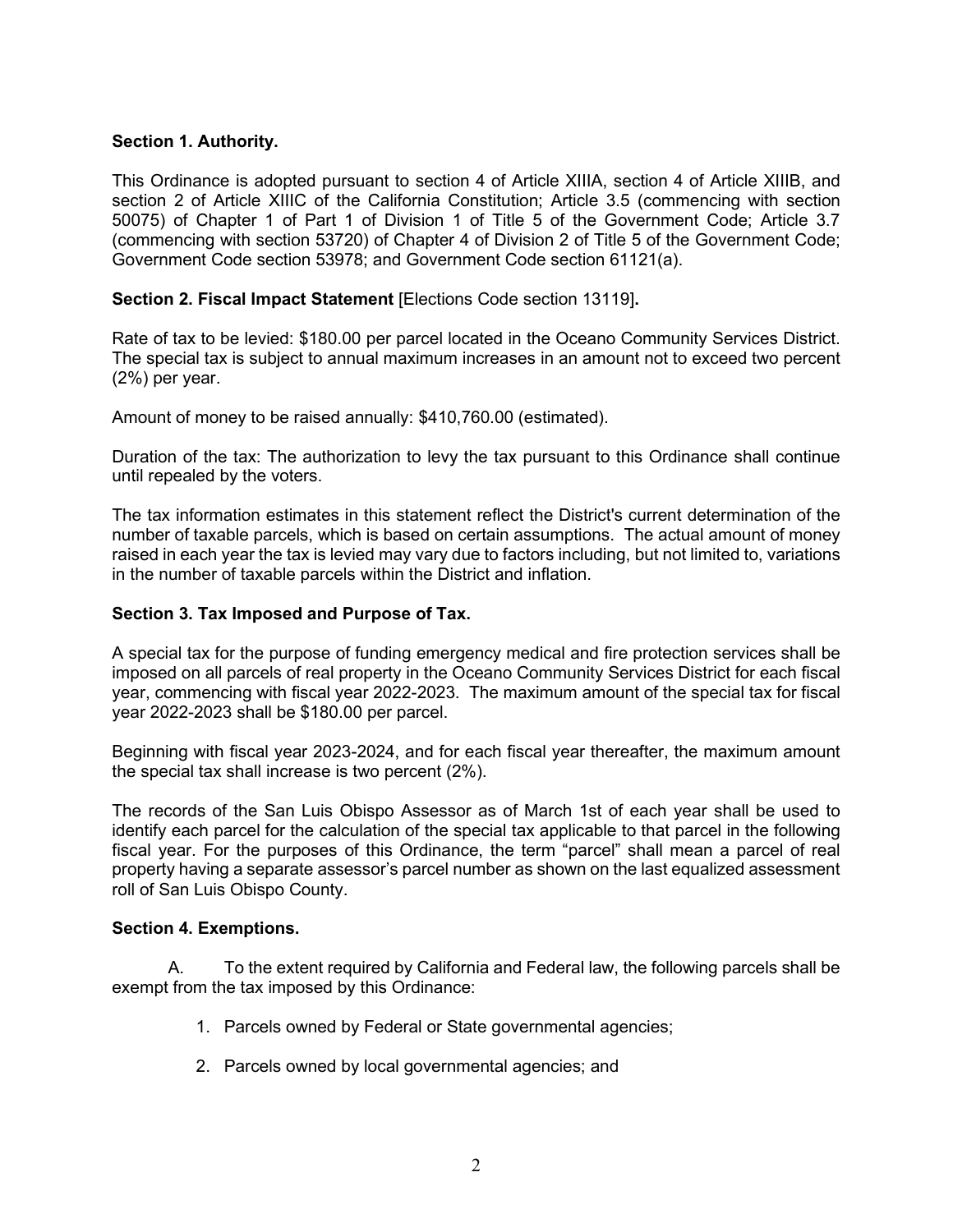3. Parcels exempt from taxation by the District pursuant to the laws or constitutions of the United States and/or the State of California.

B. Any person or entity claiming an exemption from the tax imposed by this Ordinance shall file a verified statement of exemption on a form prescribed by the Oceano Community Services District General Manager prior to June 30th of the first fiscal year for which the exemption is sought.

# **Section 5. Ballot Question.**

Pursuant to the California Elections Code, the abbreviated statement of the proposition, as it appears on the ballot is as follows:

> **To maintain rapid response times for 911 medical emergency/fire protection services, provide 24-hours a day, 7-days a week staffed medical emergency/fire vehicles, shall Oceano Community Services District Ordinance No. 2022-1 levying an annual special tax of \$180.00 per parcel, providing \$410,760 a year, subject to annual maximum increases capped at 2%, until repealed by voters, and requiring independent citizen oversight and annual reports, be adopted?**

> > **� YES**

**� NO**

### **Section 6. Use of Tax Proceeds.**

The proceeds of the special tax shall be deposited in a special account, created and maintained by the District and will be used solely for the purpose of providing 24-hours a day, 7-days a week staffed emergency medical and fire protection services within the District and for the costs of administering the special tax, including, but not limited to, the costs of collection. Proceeds of this special tax will not be used for any other purpose and will not be used to offset other District obligations.

(a) For purposes of this Ordinance, "emergency medical and fire protection services" include, but are not limited to, fire protection services, rescue services, emergency medical services, hazardous material emergency response services, ambulance services, and other services relating to the protection of lives and property that are critical to the public peace, health, and safety of the District's residents and members of the public.

(b) For the purposes of this Ordinance, the District's costs of "providing 24-hours a day, 7-days a week staffed emergency medical and fire protection services" include, but are not limited to, the following: salaries, benefits, training, and all other personnel related costs; the costs of acquiring or leasing, operating, and maintaining equipment and apparatus used for fire and emergency services; the costs of operating, maintaining, repairing, renovating, and equipping fire facilities.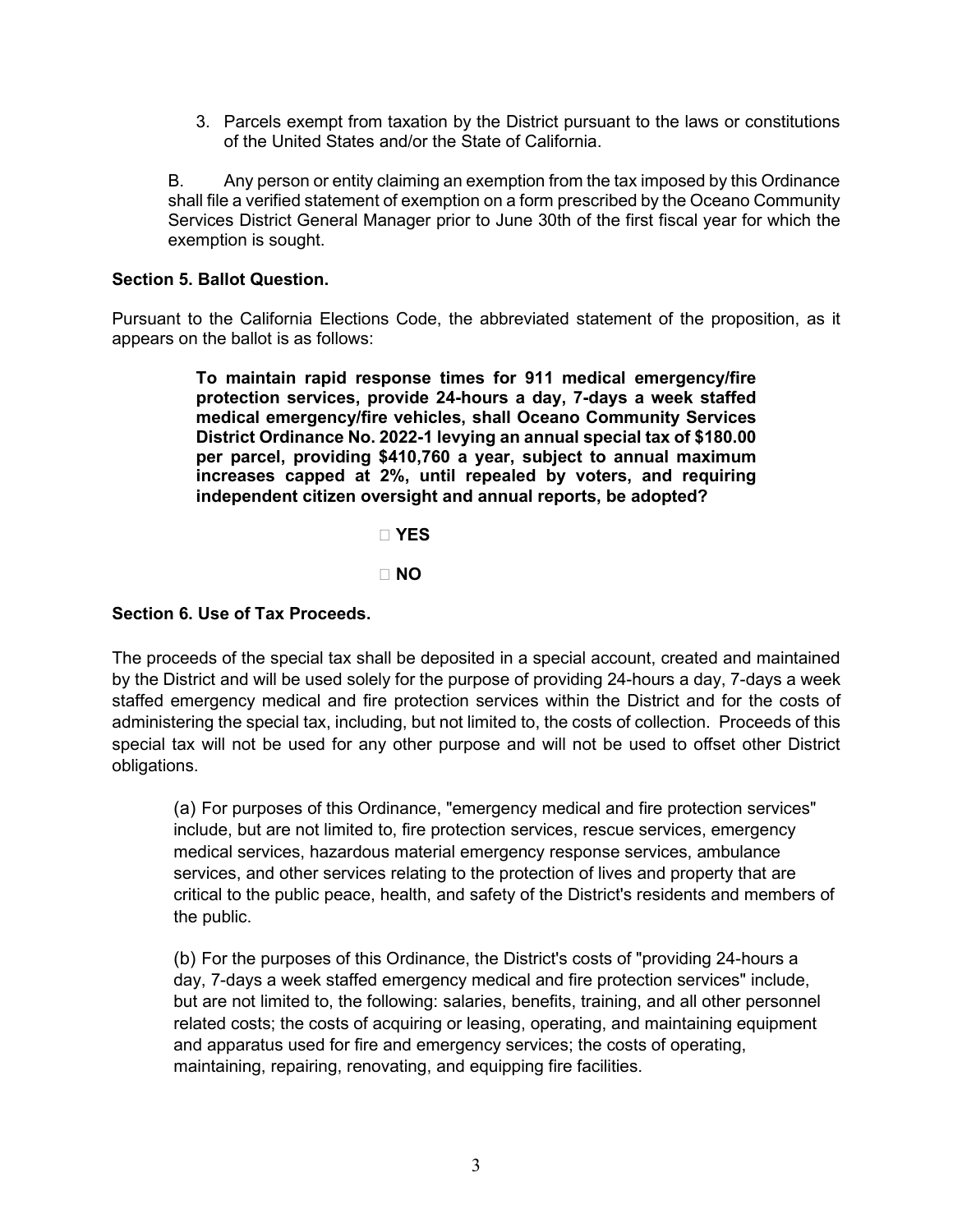# **Section 7. Method of Collection.**

The special tax imposed by this ballot measure is due from each owner of record of a parcel within the District as reflected upon the rolls of the County Assessor at the same time the ad valorem tax is due and is to be collected in the same manner. The San Luis Obispo County Tax Collector shall collect the tax and any penalty or interest due hereunder; provided however, that the District Board of Directors may authorize other appropriate methods of collection of the special tax by appropriate resolution(s). The special tax shall have the same lien priority and be subject to the same penalties and the same procedure and sale in cases of delinquency, as provided for ad valorem taxes.

# **Section 8. Accountability Measures.**

- A. Account. Upon the levy and collection of the tax authorized by this Ordinance, an account shall be created into which the proceeds of the tax will be deposited. The proceeds of the tax authorized by this Ordinance shall be applied only to the specific purposes identified in this Ordinance.
- B. Annual Report. An annual report that complies with the requirements of Government Code section 50075.3 shall be filed with the District Board of Directors no later than January 1st of each fiscal year in which the tax is levied.

# **Section 9. Citizen Oversight Committee.**

The Board of Directors shall establish a Citizen Oversight Committee (the "Committee"). The Committee shall review and evaluate annual expenditures made by the District from the proceeds of the special tax ("special tax proceeds"). The Committee may receive and review copies of the Report prepared pursuant to Section 8 of this Ordinance, and may inspect all facilities and contracts entered into for which special tax proceeds have been or will be expended. The Committee shall consist of a minimum of three (3) members appointed by the District Board of Directors or as otherwise deemed appropriate. To be a qualified candidate for the Committee, a person must be at least 18 years of age and reside within the District's geographic boundaries. The Committee may not include any employee or officer of the District, or any vendor, contractor, or consultant of the District.

# **Section 10. Severability.**

If any section, subsection, subdivision, paragraph, sentence, or clause of this Ordinance or any part thereof is for any reason held to be unlawful, such decision shall not affect the validity of the remaining portion of this Ordinance or any part thereof. The People of the Oceano Community Services District hereby declare that they would have passed each section, subsection, subdivision, paragraph, sentence, or clause thereof, irrespective of the fact that any one or more section, subsection, subdivision, paragraph, sentence, or clause be declared unlawful.

# **Section 11. Recitals**.

That the recitals set forth hereinabove are true, correct, and valid.